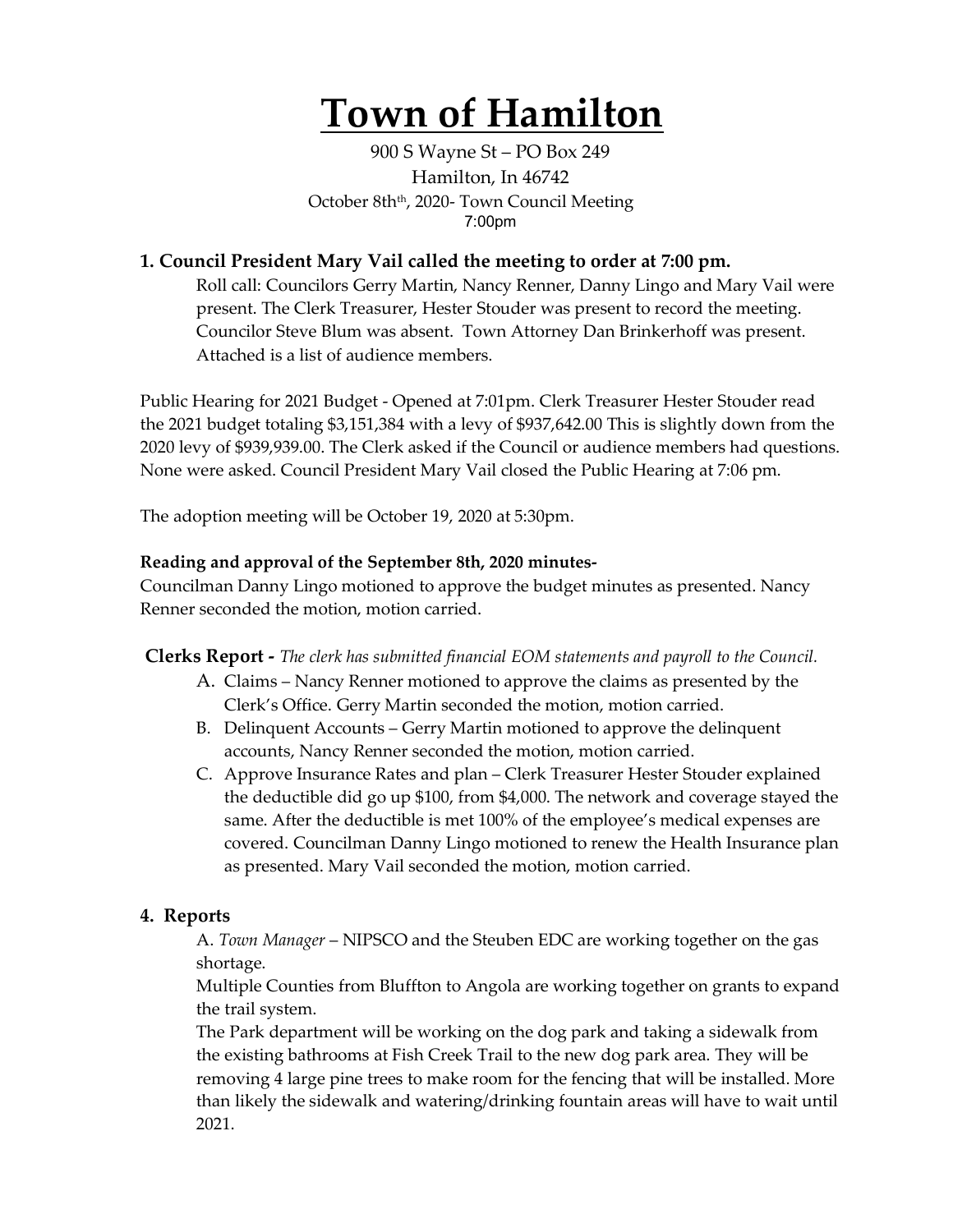Someone has complained about the sidewalk in front of the Water Department. Brent said the sidewalks on the East side of 427 might be removed or repaired when State Rd 427 is redone. This would include the area of concern.

The Town is reapplying for the Community Crossings Grant. In this year's application there are roughly 12 miles of road included that go from the South side of the railroad tracks, Lane 150 J and other miscellaneous roads. The grant should be awarded in the Fall of 2020. Projects would be put out for bid and start in Spring of 2021.

P*lease see attached report*

B*. Street Department* –The departments new truck has been ordered and came in under budget. The truck may not be delivered until 2021 but will be invoiced and paid in 2020.

The Streets were striped this year and look great.

Leaf collection will start soon, and the department is getting equipment ready. *Please see attached report*

*C. Police Department –* The Lucas 3 CPR unit has been purchased and received. It is currently in the possession of the Fire Department.

The Council would like to discuss the departments need to cover shifts when someone takes time off. Should overtime, part time or paid reserves be considered? The Council would like information gathered with how other communities handle this topic and will discuss it more at the November meeting. *Please see attached report.*

D. *Water Department* – Meters are being changed. IDEM did an inspection and the department passed without any problems. Councilmember Danny Lingo asked about the 15% water loss. Town Manager Brent Shull attributed it to the hydrant flushing the department has been doing. Danny suggested to meter one of the hydrants when it is being flushed to get a better idea of how much water loss can be accredited to hydrants.

Town Manager Brent Shull said they have had problems with new meters not lasting very long. Luckily, they are under warranty, but still causing more work for the department. Brent would like to have a representative from the meter company come and answer questions regarding the quality and accuracy of the meters they are buying. He will send a letter beforehand and discuss if further or have a representative come to the November Council meeting. *Please see attached report.* 

#### **5. Old Business –**

A. Bollards in front of the Fire Department – The Fire Department opted to pay for these themselves. The Town no longer needs to consider this expense.

B. CARES Act opportunities – Police Department, CPR Unit – Clerk Treasurer Hester Stouder said there are opportunities to apply for payroll reimbursement for the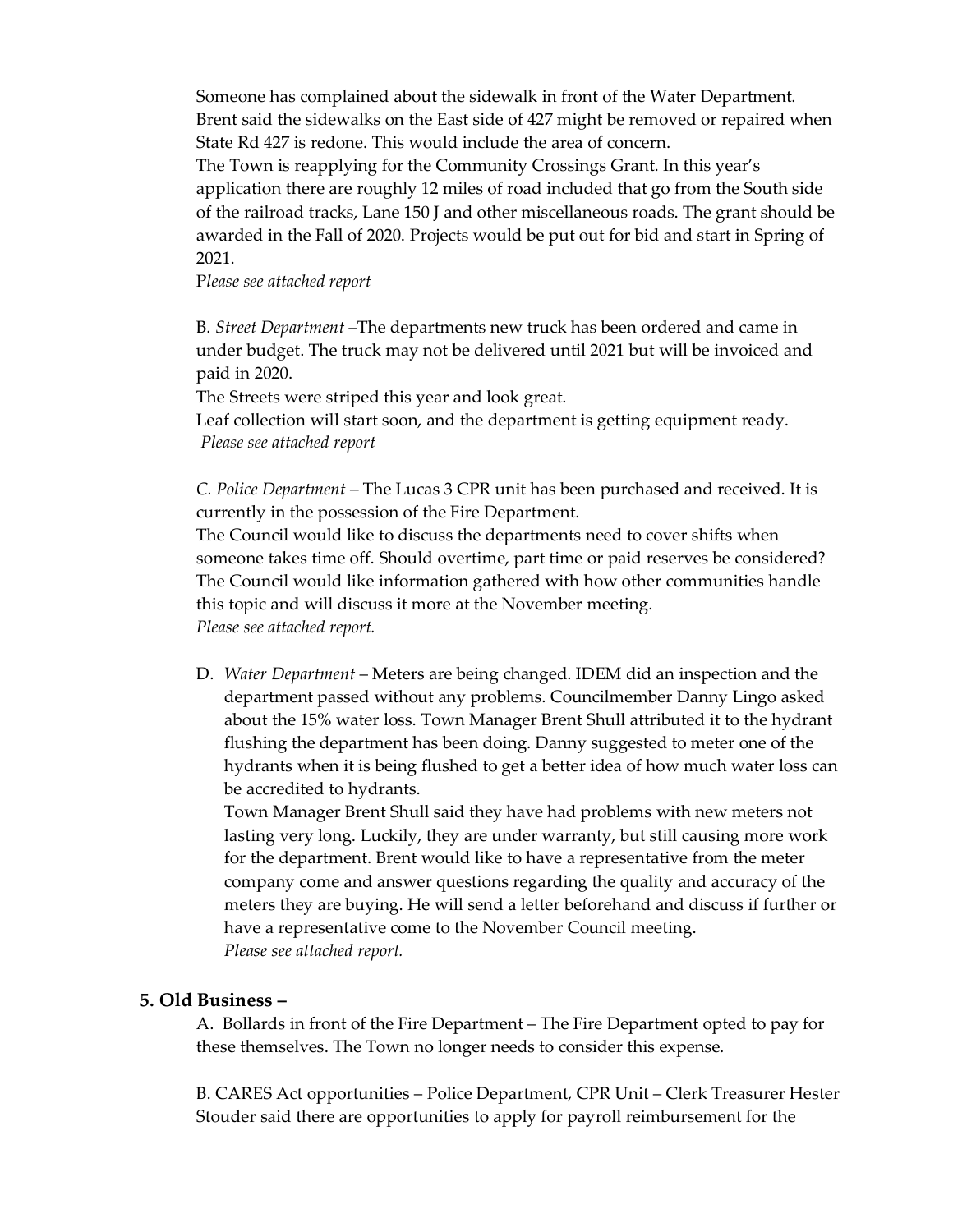Police Department. Reimbursement can be retroactive to March of 2020 thru September 2020. Now that the CPR unit has been purchased, the Clerk will apply for CARES funding for both items. She will update the Council during the process.

C. Disconnects for Water Utility – Clerk Treasurer Hester Stouder said the mandate regarding disconnects was lifted August 14<sup>th</sup>, 2020. She asked the Council if they would like to start the 60 day count from August  $14<sup>th</sup>$  or now. Her concern with starting the count now was it would take the disconnects into December and historically the Council does not like to disconnect around the Holidays, especially Christmas. She did note that her office has been in regular contact with the delinquent account holders, posting reminders and allowing for payment arrangements.

Town Attorney Dan Brinkerfhoff said he would prefer getting Darrick's input on the as he has been the one following the Governors orders more closely and in case there were any stipulations he was unaware of.

#### **6. New Business –**

A. Lane 282 repairs – Street Superintendent Mark Gerardot obtained quotes for road repairs on Lane 282. Having only received 2, they were presented to the Council as follows; M&M came in at \$29,850. However, this bidder was found to be unresponsive as they quoted a thickness of only 2 ½" instead of the 3" requested. T&E came in at \$30,500.00. Due to M&M being disqualified, Danny Lingo motioned to approve the quote from T&E for the road repairs on Lane 282. Gerry Martin seconded the motion, motion carried.

B. Water Heater at Gnagy Park concession stand – Town Manager solicited 3 quotes to repair/replace the water heater at Gnagy Park. Auburn Heating & Cooling came in at \$1,000, Gillen Mechanical came in at \$835.00. Councilman Gerry Martin motioned to approve the quote from Gillen Mechanical. Nancy Renner seconded the motion, motion carried.

#### **Public Comments/Questions concerning ADA or other items of Business –**

Community Member Randy Hile asked the Council when the Tennis Courts at Gnagy Park were scheduled to be redone. The Town Manager explained they were in the budget for the 2021 year. The Clerk said \$65,000 had been set aside based on the Town Managers research and recommendation.

Mr Hile said he also heard they were going to serve as dual purpose courts; for tennis and pickleball. Mr. Hile wanted to know if there was any truth to that.

Mr. Shull said the Recreation Board was inviting members from both groups to attend their next meeting and discuss the pros and cons before the Recreation board decided. Mr. Hile thanked the board and will plan on attending the meeting.